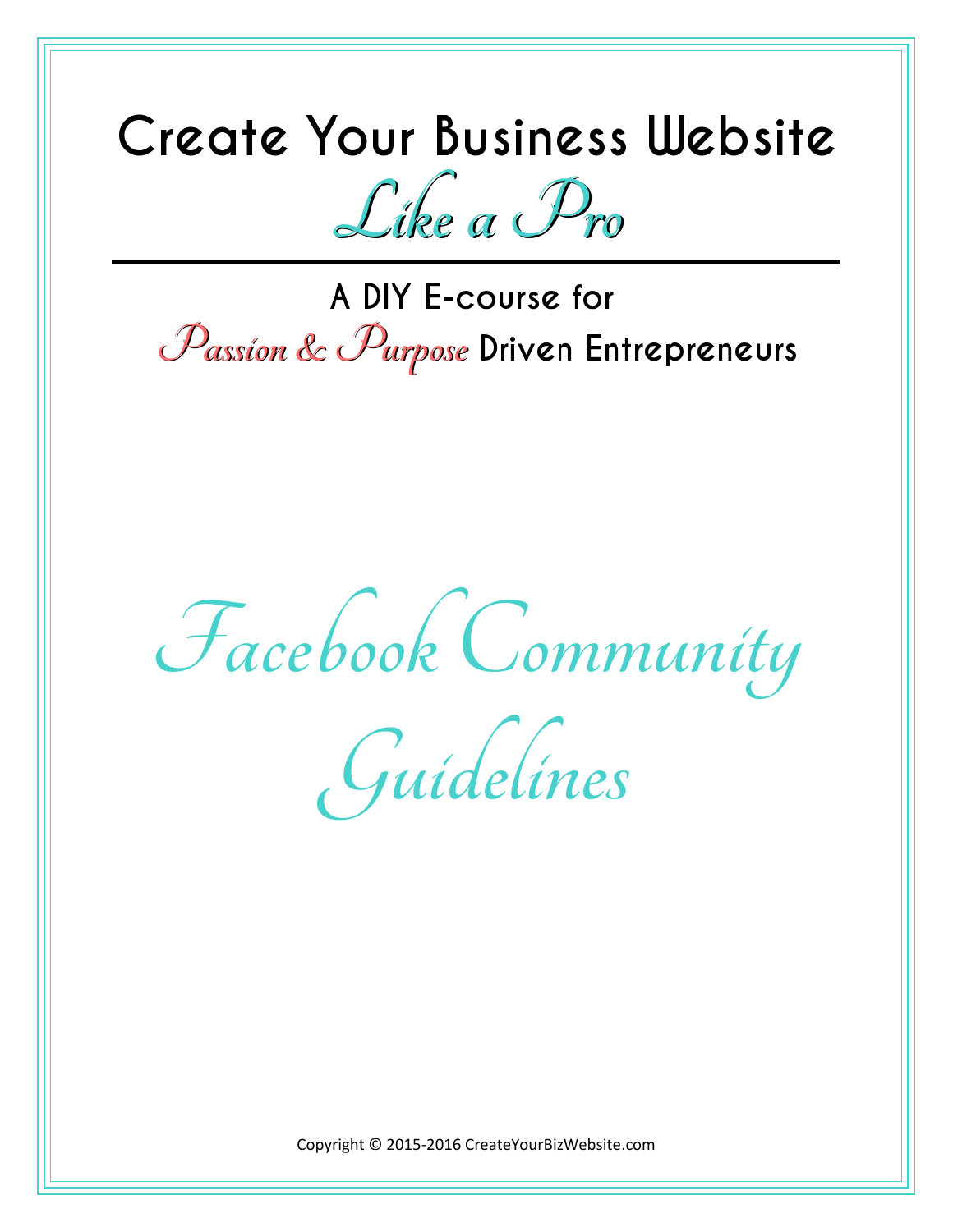Below are simple guidelines to keep in mind when engaging in the Facebook Community.

- **I will be available mostly Monday – Friday to answer questions.** I will check in on the weekends as I can, and if I have the time answer you effectively, I will. Otherwise, look for me mostly in the group Monday – Friday to answer all of your questions.
- **Be sure to introduce yourself when you first arrive.** Let us know who you are, where you're from, what business/industry you're in, where you are with your business website, and what you're looking forward to getting from this experience.
- **As others join, feel free to welcome and connect with them.** This is a community after all! Let's all pitch in to make this a warm experience for everyone. :)
- **Use this space interactively.** Ask and answer questions, get and give feedback, share your progress and your wins as you complete the training and get your business website up and running.
- **Be honest but kind.** In the event you see someone asking for feedback, it serves everyone best if you're completely honest in your answer. We can all only learn and grow from honest feedback. But always be kind in your responses. Building a business, designing a website, handling new clients, etc. can all be emotional tasks. We're all in this together. Make sure you take everyone's feelings into consideration.
- **Be positive.** Technology is fickle. Many times it has a mind of its own. As you navigate through building and running your business website, it's inevitable that you'll run into hiccups along the way. Just know that (1) you're learning and things always seem harder in the beginning before they become familiar, and (2) there is a wealth of support you can tap into, from our Facebook group to the list of support options I offer in the training area. Know that you are on the path to greatness. Don't let bumps in the road slow you down! :) While you are welcome to share any frustrations you may be going through as you build your business website, excessive

Copyright © 2015-2016 CreateYourBizWebsite.com